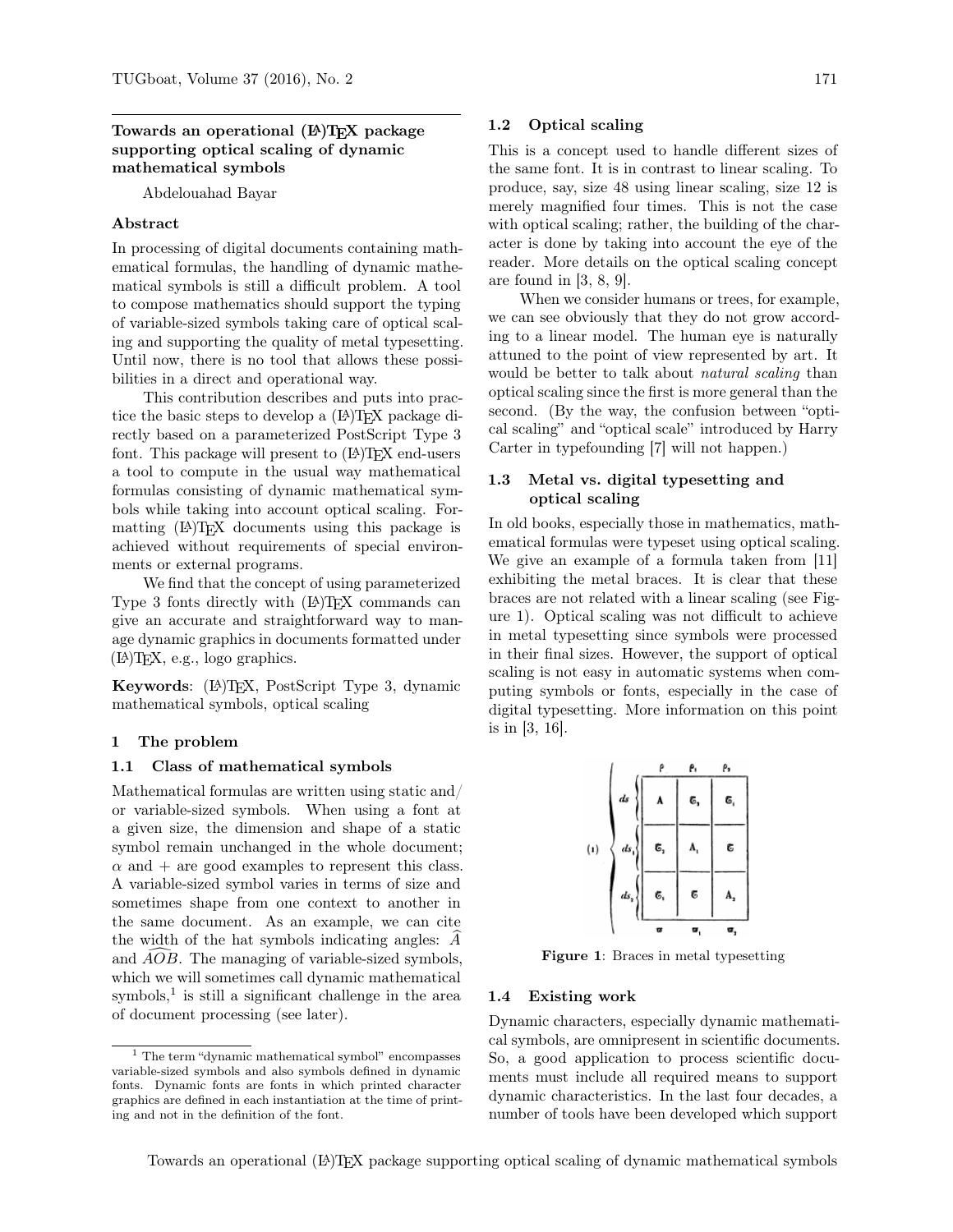dynamism in different ways. We can cite in this case native T<sub>E</sub>X [12] and  $\text{LFT}$  [13] to support mathematical variable-sized symbols. One important tool to indicate is CurExt  $[14]$ , a  $[4]$ TFX package. With this package, it is possible to typeset mathematical formulas consisting of variable-sized mathematical symbols, particularly Arabic ones. In the same way, CurExt allows one to write Arabic text taking into account the kashida concept. We have to note that the kashida makes manifest an important phenomenon of dynamism in Arabic text typesetting. Detailed information about the kashida and justification of Arabic texts can be found in [10]. It is very important to consider the work accomplished in [2, 3]. This consisted of the design of the "math-fly" font, a PostScript Type 3 font, to supply dynamic mathematical symbols taking into account optical scaling. The particular property of this work, in comparison with the preceding, is that it is used neither under nor with  $(L)$ TFX.

CurExt as a package to extend T<sub>FX</sub>'s capabilities in handling variable-sized symbols has some difficulties in processing mathematical formulas containing more than two (matched) dynamic symbols [14]. So, it does not offer adequate support to manage the general case of mathematical formulas.



Figure 2: Stretches of parentheses in T<sub>E</sub>X



Figure 3: Stretches of parentheses via our dynamic PostScript

As for T<sub>E</sub>X, readers here likely already know that it supports the composition of mathematical formulas with multiple variable-sized symbols. Optical scaling is not very well supported, however, since the thickness cannot be changed after a certain point (see Figure 2), while the present package can do so continuously (Figure 3). Furthermore, due to the non-dynamic properties of Metafont, dynamic variable-sized symbols at big sizes do not change in

Figure 4: Stretches of left braces in TEX



Figure 5: Stretches of left braces via our dynamic PostScript

shape (Figures 2 and 4), but merely have straight parts extended. The result does not look like the traditional typesetting shown in Figure 1. Figure 5 shows the results for braces with the present package, with the shape changing in a natural way, in addition to the increasing thickness.

Regarding optical scaling, we observe that any one of these tools is completely operational. The problem of typesetting mathematical formulas with good quality respecting optical scaling is still challenging.

In the following, the paper follows this plan: the second section presents what is required for handling dynamic mathematical symbols, taking into account optical scaling. In the third section, the practical and operational way to design the system is given. The next section is dedicated to describing and comparing the implementation of the package under different TEX tools. The paper ends with conclusions and perspectives.

# 2 Requirements to handle dynamic mathematical symbols taking care of optical scaling

To realize a convenient tool to compose mathematical formulas based on dynamic mathematical symbols with respect to optical scaling, it is required to subdivide the study into two parts. The first part concerns defining a font of symbols whereas the second refers to the way to use this font to produce mathematical formulas. In all cases, we must not neglect the fact that the tool has to assist the (end-)user in producing good mathematical formulas in a direct and straightforward way.

We know that fonts are classified in two groups: static fonts and dynamic fonts. We give briefly and accurately the difference between the two classes. In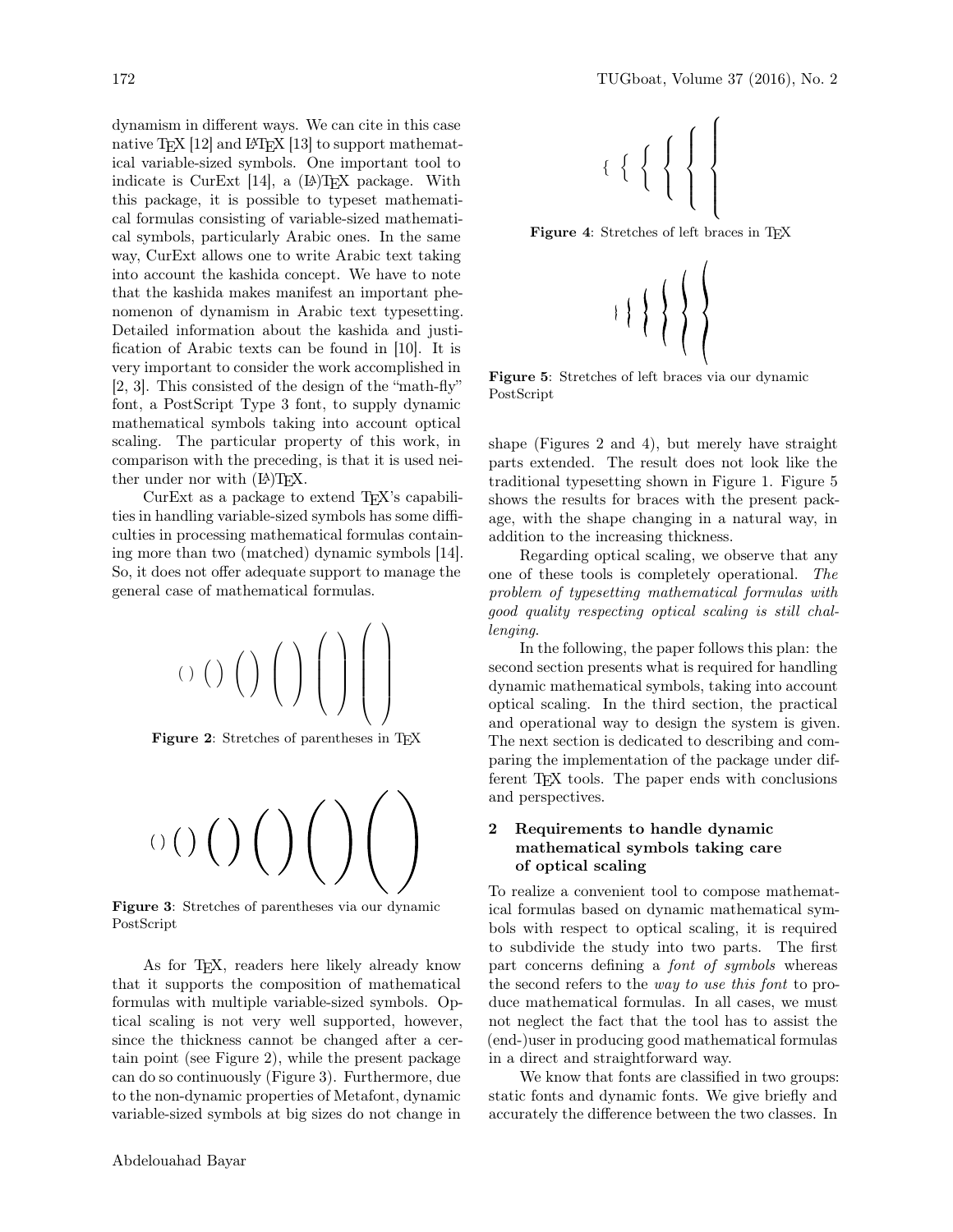static fonts, shapes (the graphic to print) of characters are generated and finalized before printing. However, in dynamic fonts, characters take their printing characteristics at printing time. More details and examples for comparison are found in [1]. A suitable font to deal with variable-sized symbols must be dynamic; moreover, it must have the following features:

- The language to implement programs encoding dynamic symbols must provide more flexibility in parameterizing symbols. Also, it must have the ability to receive values from outside the font to instantiate parameters and so generate the shape to print.
- The interaction between the document processing system and the font language must be well defined and directly used in the document processing task.

(L<sup>A</sup>)TEX, as a text formatting system, provides natively an interface to fonts encoded in the Metafont language. This is achieved principally via tfm files. Nevertheless, Metafont does not allow manipulating dynamism at printing time. (LA)T<sub>E</sub>X can also use other kinds of fonts like PostScript Type 1, True-Type, or the hybrid of these two, OpenType. These fonts are referenced by TEX as if they were virtually Metafont fonts. So the use of these fonts does not add to either a means to supply real dynamism. It is also very interesting to cite  $X_{\overline{A}}T_{\overline{E}}X$  and  $X_{\overline{A}}T_{\overline{E}}X$ . These are extensions to T<sub>F</sub>X and L<sup>AT</sup>F<sub>X</sub> in order to work directly with OpenType fonts (also Type 1 and TrueType) without use of any intermediate mapping files. Even with this capacity,  $X_{\overline{A}}T_{\overline{E}}X$  and  $X_{\overline{A}}T_{\overline{E}}X$ do not support a complete dynamism due to the limited interaction interface between the TFX engine and the font. Furthermore, OpenType supports only a semi-dynamism or a discrete dynamism.

PostScript Type 3 fonts have some particular features:

- They use the full PostScript language. This means that the specification of fonts can use all operators and constructors existing in the Post-Script language, especially local and global variables. Variables are the means to communicate new characteristics to the procedure encoding dynamic symbols.
- The concept of caching the character bitmaps (used in Type 1) can be deactivated via replacing setcachedevice with setcharwidth. This implies that each time a given character is to be printed, its bitmap will be fully computed. Consequently, the model supporting variability (optical scaling) can take new values and states.

Using PostScript Type 3 does lose some important abilities like fast printing, improvement via hints, and handling by Adobe Type Manager (ATM). But the support of dynamic mathematical symbols taking care of optical scaling may outweigh the disadvantages. Also, nowadays, the computers inside printers are so fast and so large that the time required to move the paper inside printers dominates the printing speed. Moreover, the printer industry regularly makes significant improvements in resolution. Then, the efficiency benefits such as caching and hints are gone.

PostScript Type 3 fonts can be used by TEX in the same way as Type 1. In this case, we cannot take advantage of the benefit of dynamic specification in PostScript. In [2], the authors stated that a parameterized Type 3 font could not be fully used by formatters (editors) such as TEX or others without modifications to the way they call formula symbols. For this reason, they chose to check their font in the Grif project. In our case, the PostScript Type 3 font will be inserted directly into the (LA)T<sub>EX</sub> source of the document to be formatted by means of the \special macro. Of course, the way to process dynamic mathematical symbols in mathematical formulas will be reviewed. The details of the concept are given in the following.

## 3 The design of a practical and operational system

#### 3.1 General package layout

The development of a package able to use directly a PostScript Type 3 font is based on the existing possibilities of interaction between (LA)T<sub>EX</sub> and Post-Script. This is done using the command \special via the dvips driver to translate dvi files to Post-Script ones [15]. More precisely, we use these methods to include literal PostScript in TEX documents to work with the PostScript Type 3 font. A summarized design of the package is given below.

• The PostScript Type 3 font supporting dynamic mathematical symbols and all useful procedures is defined in the package as a literal header, a '!' \special. This is mandatory since the font will be used later when including other Post-Script codes to show PostScript dynamic symbols. Our Type 3 font is named " dynMath". The command is:

\special{! ...dynMath specification...}.

The font implements the mathematical symbols which will support curvilinear stretching depending on the values of two global variables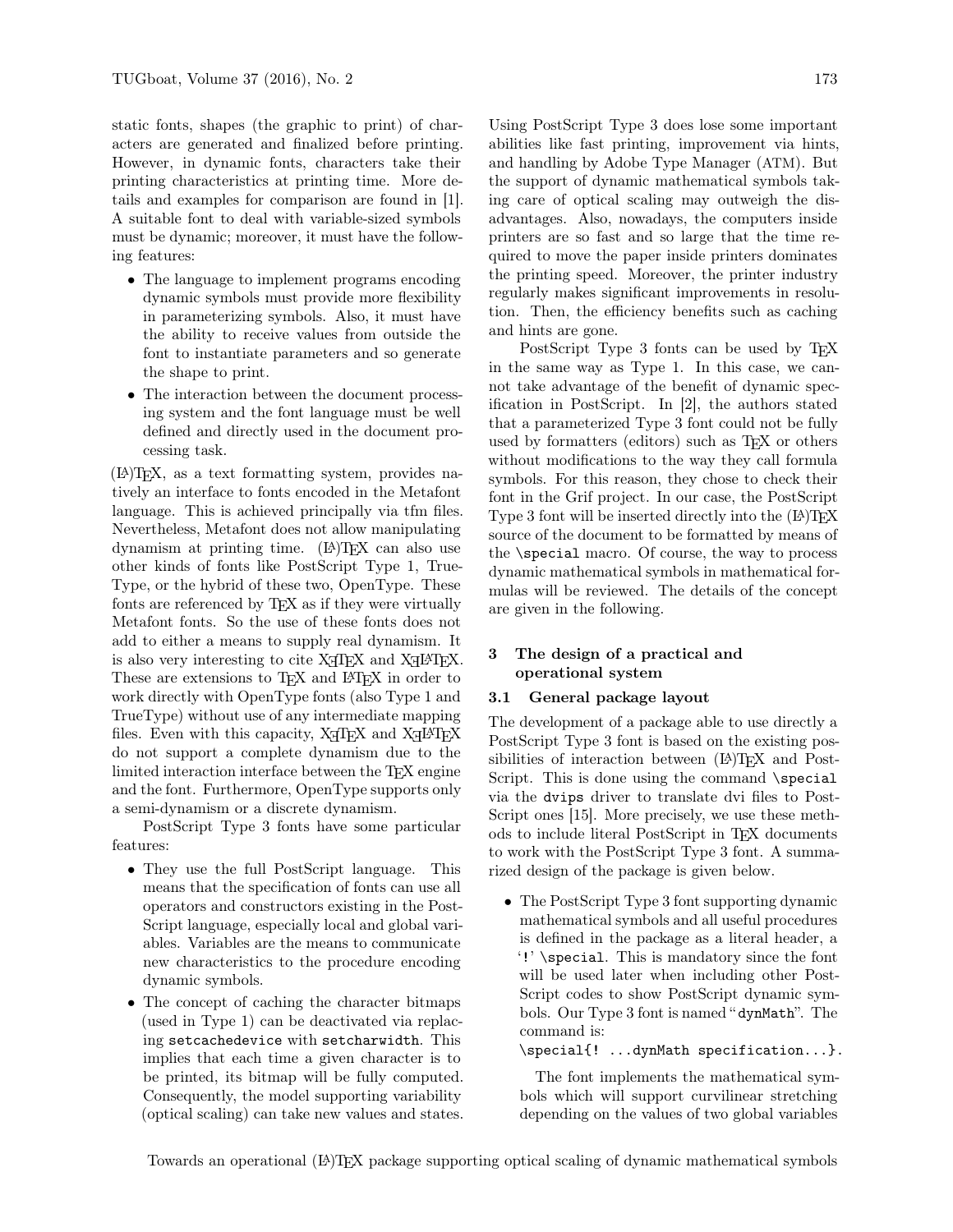$h$  and  $w$ <sup>2</sup>. In the font, the stretching model allows symbols to stretch in height (depth) and width depending on the values of  $h$  and  $w$  while keeping the same thickness. We note that the scaling is not linear. It is a semi-optical scaling since the thickness is not affected. It is done in macros we will define, such as \meLeft for example (see next).

- The principal macro for handling mathematical formulas and thus dealing with inclusion of the PostScript dynamic mathematical symbols is defined in the package. Its skeleton is:
	- \def\meLeft#1#2\meRight#3{...}.
	- #1: the left delimiter,
	- #2: the formula to delimit, and
	- #3: the right delimiter.

This macro manages the dynamic mathematical symbols which are delimiters. Other dynamic symbols (e.g., the radical sign), are defined in separate macros or in some cases existing macros will be redefined. About the delimiters, we chose to finalize at the moment the implementation of only two symbols, namely parentheses and braces. In reality, these two groups of symbols are an adequate representation of curved symbols. Parentheses have simple curved shapes, whereas the braces have curved shapes with inflections. We notice that variablesized symbols that are simple combinations of lines are simple to implement in the font.

- In the \meLeft macro:
	- 1. The dimensions (width, height and depth) of the formula are computed. Let  $h_f$ ,  $w_f$  and  $d_f$  be these dimensions respectively.
	- 2. Depending on  $h_f$ ,  $w_f$ ,  $d_f$  and the left delimiter symbol, \meLeft determines the stretching amounts of  $h$  and  $w$ . Then, the corresponding size fs at which the font dynMath will be used to output the left symbol is calculated.
	- 3. The dimensions of the left symbol symHeight, symWidth, and symDepth taking into account the PostScript font fs are determined.
	- 4. In an \hbox of dimensions symHeight, symWidth, symDepth, the left symbol is written using literal PostScript:

```
\ldots \special{" \ldots/fs ... store
/h ... store
/w ... store
/dynMath findfont fs scalefont setfont
\langle code\ of\ the\ symbol\rangle\ show}
```
- 5. The formula is written.
- 6. The steps from the second to the fourth are applied for the right delimiter. Frequently, symHeight, symWidth and symDepth remain unchanged.

# 3.2 The design of the dynMath font

The font dynMath is based on the font cmex10.mf. The simple difference is that a symbol appears in dynMath only once as opposed to the multiple versions in cmex10.mf. For example, the left parenthesis is encoded in cells numbered 0, 16, 18, 32. The stretchable parenthesis is built upon the characters numbered 48, 66 and 64. However, in dynMath, only one parameterized parenthesis is located in the font at the order 0. For some particular values of the parameters, we get the parenthesis with expected characteristics. As said before, only  $(,)$ ,  $\{$  and  $\}$  with code numbers 0, 1, 8 and 9 respectively are encoded at the moment.

We used the existing font cmr10.mf to get the nuclei of left and right parentheses which we parameterized applying a mathematical model. Notice that we did not use cmex10.mf. This is because the small parenthesis in cmex10.mf is bigger than the normal parenthesis in text. For the left and right braces, we saw that none of the Metafont fonts supplied with TEX distributions provide braces that look like the metal ones. So, we designed them. The command applied to generate the basic encoding of the parenthesis through cmr10.mf:

mpost '&mfplain \mode=localfont; \

mag=100.375; input cmr10.mf'

To explain the global concepts for designing the font, we use the parenthesis as an example. The same process is applied to the other symbols. Without loss of generality, we show only the top part of the left parenthesis (with respect to the mathematical axis).

Applying MetaPost to cmr10.mf, we get the encoding of the left parenthesis. Its top left part is shown in Figure 6. It is defined based on two Bézier curves linked by two line segments at the top and bottom. To get a parenthesis symbol that is able to stretch when needed, the two Bézier curves are multi-decomposed using the generalized algorithm of refinement [4].

<sup>&</sup>lt;sup>2</sup> We have chosen to use simple names like h and  $w$ to make the description of the equations easy in this paper. In actual code, meaningful names will be used; for example,  $h$  and  $w$  will be replaced by verticalStretch and horizontalStretch respectively.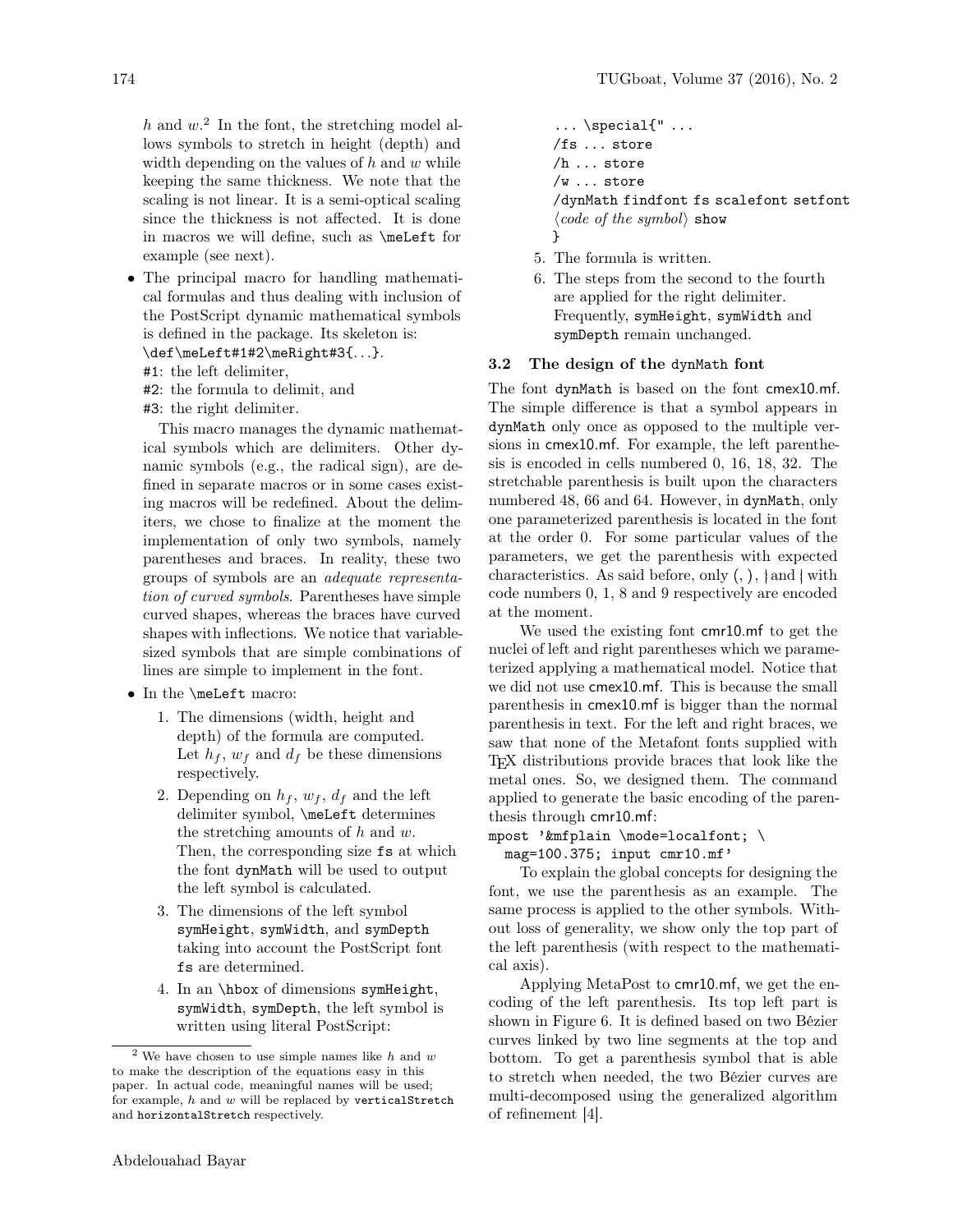



Figure 6: Top part of left parenthesis— initial encoding at size 500

To explain in detail, we consider a refinement of the fifth order. In Figure 7, the curves are decomposed according to the decomposition parameters  $1/5$ ,  $1/4$ ,  $1/3$  and  $1/2$ . Every Bézier curve of the encoding appears as a concatenation of five sub-curves. The latter are then parameterized taking into account the variables  $h$  and  $w$  such that when the stretching amounts are equal to zero the shape is identical to the initial one illustrated in Figure 6.

Figure 8 shows an example of stretching at size 500. h and w take the values 250 and 83.33 Post-Script points respectively  $(83.33 \approx 250/3)$ . We notice that the initial and stretched versions of the half symbol differ in height and width but they have the same thickness. To emphasize this fact, let us consider the line segments joining the extreme control points of the left and right sub-curves. Each segment in Figure 7 and its corresponding segment in Figure 8 are parallel and have the same length. It is obvious that the scaling is not linear. It does not support a true optical scaling either since the thickness remains unchanged. In the PostScript font, only a semi-optical scaling is defined. The optical scaling is completed in the TEX package. The way to parameterize the control points in order to support this semi-optical scaling requires obedience to a strict mathematical model. (We do not present the mathematical concepts here because this is outside the ob-

Figure 7: Decomposed top part of left parenthesis (parameterized curves) at size 500 without stretching

jective of this paper. Nevertheless, we cite the basics of the development.) The curves are parameterized based on the mathematical model which insures that stretched and initial curves have the same geometric and similarity characteristics. In our PostScript font, the left part of the parentheses has undergone a Bézier refinement of order 15, whereas in the example, the fifth order was enough because the amounts of stretching are not big.

#### 3.3 Optical scaling support

In this section, we present how the optical scaling is supported by the package. The best way to describe the concepts is via the delimiters, particularly balanced ones such as parentheses and braces. This cannot be done without enumerating the principal characteristics of a mathematical formula.

We consider an abstract mathematical formula to present the characteristics. It consists of a box with some height, depth and width (which is not relevant to this paper). Figures 9 and 10 show the two cases of mathematical formulas, namely when the formula is high or deep, respectively. Moreover, they introduce some characteristic variables of formulas:

- $f_h$ : height of formula from the baseline.
- $f_d$ : depth of formula from the baseline.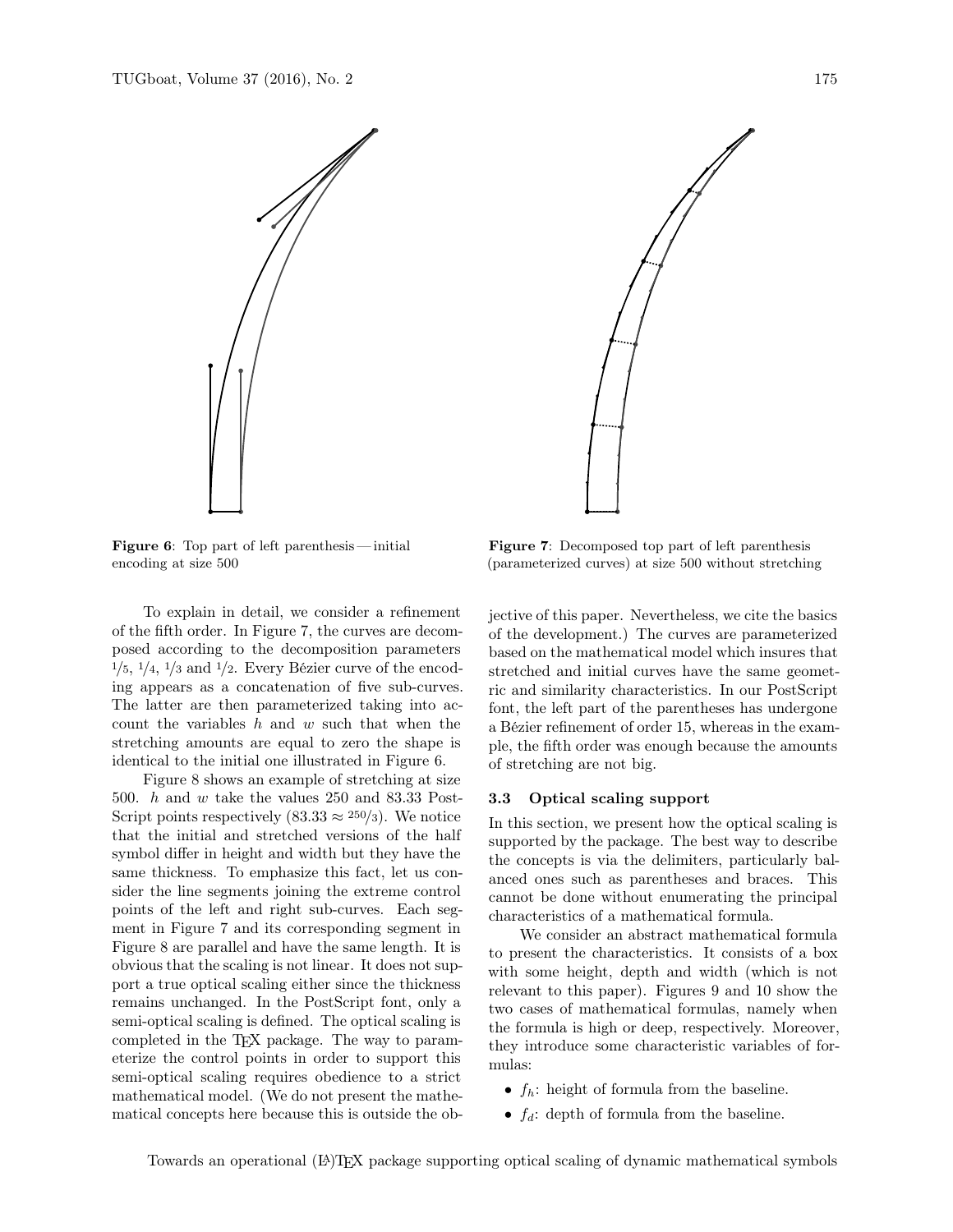

Figure 8: Decomposed top part of left parenthesis (parameterized curves) at size 500, stretched 250 vertically and 83.33 horizontally



Figure 9: Abstract high mathematical formula



Figure 10: Abstract deep mathematical formula

- $y_1$ : mathematical height of the formula, measured from the mathematical axis to the top of the formula.
- $y_2$ : mathematical depth of the formula, measured from the mathematical axis to the bottom of the formula.
- $h_m$ : mathematical balanced height (depth) of the (balanced) formula. We have that  $h_m =$  $\max(y_1, y_2)$ .
- $h_{32}$ : the mathematical height of parenthesis at size 32 (corresponding to the height  $h_{32}^p$  in the PostScript dynMath; of course the value manipulated in the package considers the relation between pt and bp).  $h_{32}$  is a reference in processing the optical scaling (see later).

We note that a T<sub>E</sub>X variable  $v_n$  is the value in T<sub>E</sub>X units corresponding to  $v_n^p$  in PostScript units. For example,  $h_{32}$  is the height in pt corresponding to  $h_{32}^p$  being the height in PostScript of the dynamic symbol at size 32. We have formally  $v_n = 1.00375 \, \times$  $v_n^p$ .

One part of optical scaling, as previously stated, is supported by the PostScript Type 3 font whereas the other part is a direct job of the TEX package. After a study of the fonts generated from cmr10.mf and cmex10.mf via MetaPost, we noticed that the standalone parentheses symbols (the symbol consisting of one character) obtained from cmex10.mf are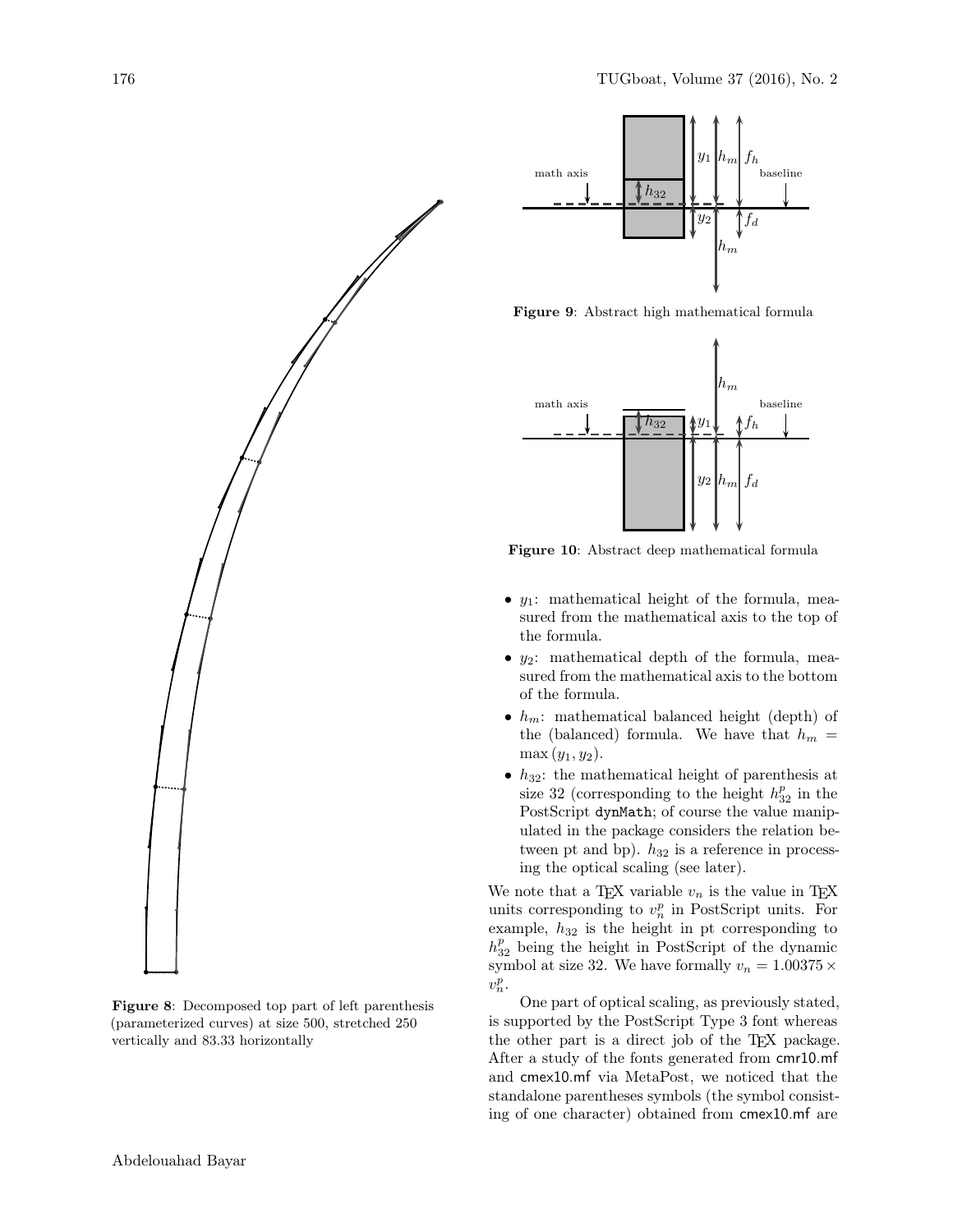in some way a linear scaling of the standalone parentheses supplied by cmr10.mf. The dimensions of the big parenthesis in cmex10.mf is approximately three times the size of the ones relative to the parenthesis in cmr10.mf. Consequently, the optical scaling is handled in two different ways depending on the value of  $h_m$ . The first case deals with the values of  $h_m$  less than or equal to  $h_{32}$  whereas the second takes care of values greater strictly than  $h_{32}$ .



Figure 11: Abstract mathematical formula with  $h_m \leq h_{32}$  and non-aligned math axis

When the mathematical height  $h_m$  is less than or equal to  $h_{32}$ , the optical scaling is treated simply as a linear scaling. Figure 11 illustrates this case. Let fs be the PostScript font size in which the height of half of the left parenthesis (taken as an example) equals  $h_m$ . Then the font dynMath is set to fs and the delimiter is written in a  $\text{special}$ .

We can see that when the delimiter is introduced, the mathematical axis of the formula and that of the delimiter are not aligned. This is normal because the "TEX size" in which the formula (10, 11, . . . ) is written will usually be different from the delimiter size. In the \special macro, a shifting operation is accomplished before writing the PostScript delimiter, as shown here in Figure 12:



Figure 12: Abstract mathematical formula with  $h_m \leq h_{32}$  and aligned math axis

In the case where  $h_m$  is strictly greater than  $h_{32}$ , the PostScript font size is managed differently. The mathematical model adopted to formalize stretching of mathematical symbols supplied to us has a maximal vertical stretching of 32700 bp. As the size 32 is a threshold to handle the symbol stretching, we consider the maximal amount allowed in stretching the half of a parenthesis to be  $h_{max}^p$ . The superscript p relates to the PostScript context. We have:

$$
h_{max}^p = \frac{32700 \times 32}{1000} = 1190.4
$$
 (1)

Let  $h_{max}$  be the equivalent amount in T<sub>EX</sub> points; then we have

$$
h_{max} = 1.00375 \times h_{max}^p \text{pt} = 1194.864 \text{pt} \qquad (2)
$$

In the following, we give needed dimensions only in TEX points since all calculations are done by TEX. The first step in processing is to determine the size that will be used to compute the delimiter. The PostScript font dynMath provides the possibility to extend symbols without affecting the thickness. This is what remains to support optical scaling. Let e be the thickness variable (in T<sub>EX</sub> units).  $e$  is calculated as a function of the mathematical height of the formula to be delimited. This is given in Equation 3:

$$
e(h_m) = c_1 h_m + c_0 \tag{3}
$$

where  $c_1$  and  $c_0$  are constants satisfying the following requirements:

- $e(h_{32}) = e_{32}$
- $\bullet$   $e(h_{max}) = \lambda \times e_{32}$
- $e_{32}$ : thickness of the dynamic symbol at size 32.
- $\lambda$ : a scaling constant factor.<sup>3</sup> We notice that  $\lambda$ is not a global value for the font. It depends on the dynamic symbol.

For  $\lambda$ ,  $e_{1000}$  and  $e_{32}$  known, we can determine the size  $fs$  for which the thickness of the symbol is  $e$ . Using  $fs$ , we can produce the corresponding math height of the symbol  $h_{fs}$ . The formulas giving these variables are in Equations 4 and 5.

$$
fs = \frac{1003.75}{e_{1000}}e
$$
 (4)

$$
h_{fs} = \frac{h_{1000}}{1003.75} fs \tag{5}
$$

Towards an operational (LA)TEX package supporting optical scaling of dynamic mathematical symbols

<sup>3</sup> For parenthesis and brace, fulfillment is reached with  $\lambda = 3.236 \text{pt}$ . 3.236 equals  $2 \times 1.618$ . 1.618 is the golden ratio.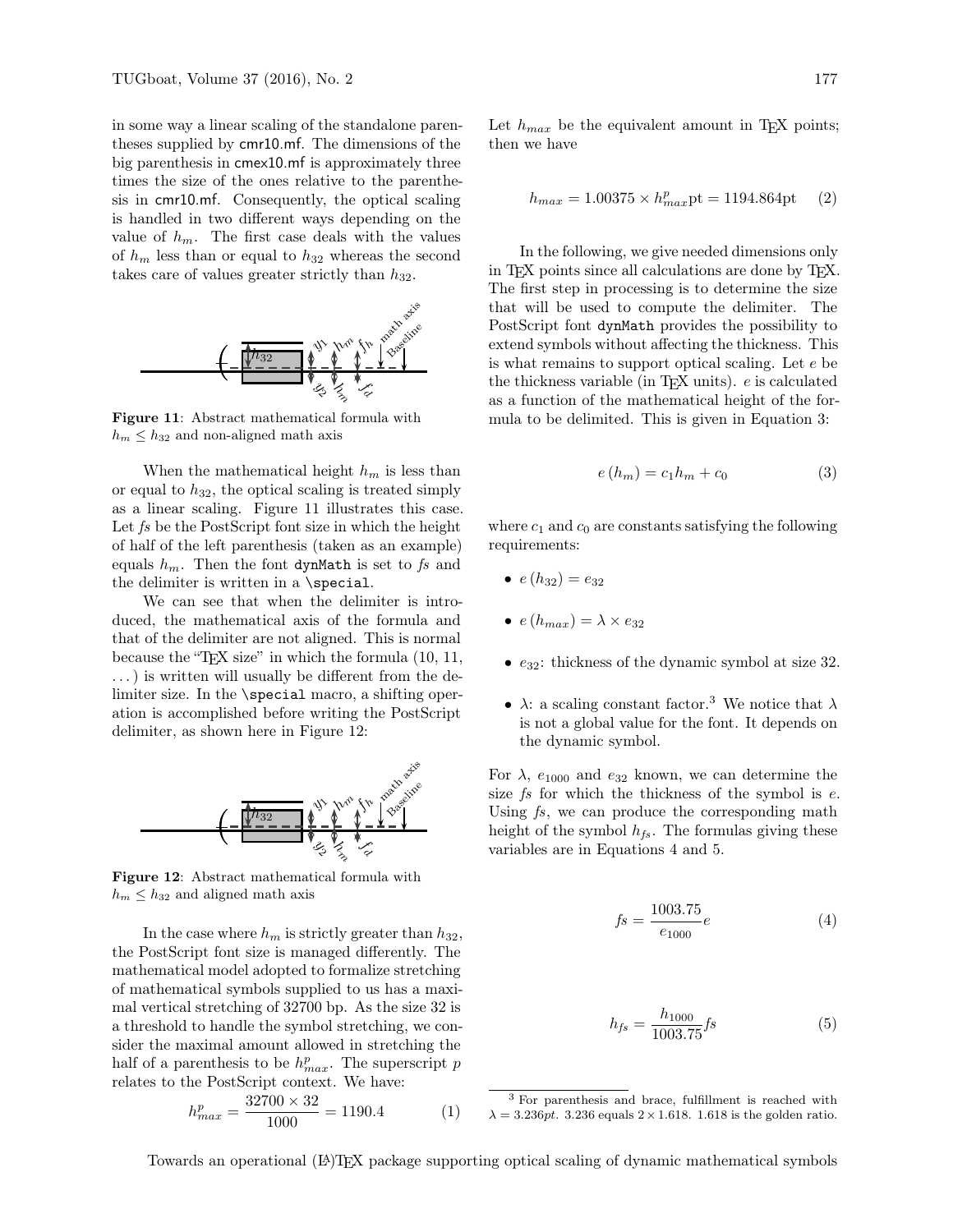

Figure 13: Abstract mathematical formula with  $h_m > h_{32}$ , non-aligned math axis and non-stretched parenthesis

As an important remark, we can see easily that  $h_{32} < h_{fs} < h_m$ . Once  $h_{fs}$  is processed, the amount of vertical stretching  $h$  can be determined letting  $h = h_m - h_{fs}$ . (See Figure 13 above.)



Figure 14: Abstract mathematical formula with  $h_m > h_{32}$ , aligned math axis and non-stretched parenthesis

The dynamic symbol is written, especially the left parenthesis as shown in Figure 13, in \special macros using the font  $fs^p$  ( $fs^p = 0.9962 \times fs$ ) as the size. We remark that for the case where  $h \leq$  $h_{32}$  that the math axis of the formula and that of the parenthesis do not coincide (see Figure 13). So, a shift transformation is applied before writing the symbol in PostScript (see Figure 14).

The horizontal stretching amount  $w$  may take values depending on  $h$ . In the case of the left parenthesis, w describes the interval  $[0, h/3]$ . In Figure 15, the parenthesis at the  $fs$  size is stretched by  $h$ vertically and by  $w = h/3$  horizontally.



Figure 15: Abstract mathematical formula with  $h_m > h_{32}$ , aligned math axis and stretched parenthesis

### 4 Implementation

As we said, the system to typeset mathematical formulas based on dynamic variable-sized symbols is composed into a PostScript Type 3 font and a set of TEX macros. Until now, the package is presented as a simple T<sub>E</sub>X source file. It contains only T<sub>E</sub>X macros that are recognized also by L<sup>AT</sup>EX. So the package operates with both T<sub>EX</sub> and L<sup>AT</sup>EX. At the same time, it is a good nucleus from which to develop a L<sup>A</sup>TEX package. One of the important steps in the process of executing the macros managing variable-sized symbols is the catching of the current mathematical style. It is a mandatory task in order to get the right dimensions of the mathematical formula and determine the true sizes of the dynamic mathematical symbol. First, we have developed a